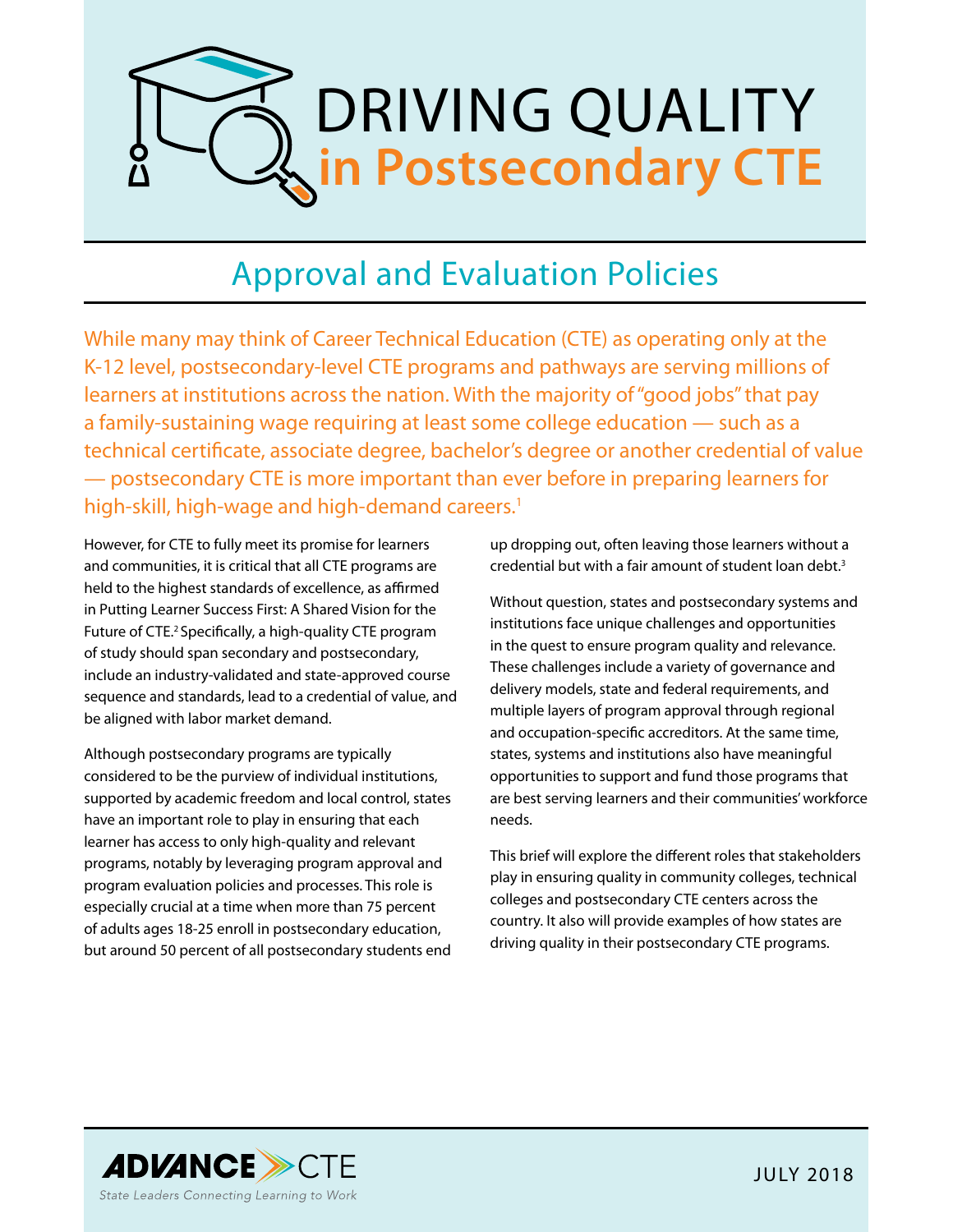### **THE ROLE OF THE STATE**

Before diving into the roles states play in supporting highquality and labor market-aligned programs, addressing the underlying matter of governance, which varies greatly from state to state — and even within states across postsecondary systems — is important. Governance affects not just program approval and re-approval policies but also funding systems, data reporting and student success initiatives, among other aspects of what makes a program high quality and relevant.

In some states, a single state agency or system office has oversight over all public community colleges, with the power to approve, disapprove and directly influence college programming.4 Ivy Tech in **Indiana,** for example, operates as a single community college with 45 campuses located throughout the state. New programs are approved by the college's Board of Trustees' Planning and Education Committee before being sent to the Indiana Commission for Higher Education for final approval.<sup>5</sup> On the other end of the governance spectrum, some states, such as **Michigan,** do not have one state-level entity with statutory authority to influence postsecondary program quality, outside of the disbursement of federal funds under the Carl D. Perkins Career and Technical Education Act of 2006. This governance structure also means that no governmental authority can coordinate the activities of individual institutions, although in some cases, nonprofit organizations and associations have stepped in to play some coordinating role. In Michigan, the non-profit Michigan Community College Association works to coordinate initiatives across institutions.6

Most state governance structures lie somewhere in the middle of this spectrum, with many state and system offices having statutory authority to approve some, but not all, aspects of program design and development. This situation results in a variety of program approval and re-approval processes among states, with many state and system offices having largely a support and guidance role with individual colleges.

This lack of centralization is not in itself positive or negative — how a state or system leverages its formal and informal power and influence, and how institutions leverage the autonomy available to them, has a much greater impact than the state's or system's level of statutory authority. However, there is no question that ensuring quality control without a centralized system is more complicated and requires more deliberate efforts to ensure that institutions fully understand what constitutes a high-quality and relevant program. States have a critical responsibility to ensure the consistency of quality programs, as well as the distribution of programs across the state. Yet, regardless of a state's governance structure, program design, implementation and maintenance will result in more successful outcomes if the individual institution has bought into the value of having that program and wants to implement it with support from the state or system. And individual colleges require a certain level of autonomy to develop programs that respond to regional needs and local industry partners, particularly if they are located in a region that is unique within their state in terms of economy, geography and/or population.

#### **Implementing Federal Policy**

States are responsible for implementing federal policies related to education, which can serve as a helpful lever when working to push quality and relevance in programs. Because Perkins allows states to fund only programs that fulfill specific state-defined criteria, two-year programs supported by Perkins may undergo a separate review process than two-year programs funded by other sources or those designed primarily to facilitate transfer to a four-year institution. These criteria often include a state definition of the terms "high skill," "high wage" and "high demand*,"* which allows states to ensure the relevance of programs approved under Perkins. Perkins also provides a lever for states to place caps and minimums on program expenditures, which helps direct resources to state priorities.

In some states, implementation of any federal legislation is largely seen as an exercise in compliance and monitoring, but some states have taken advantage of the leverage that Perkins provides to advance their state vision for learners. In a 2017 survey of Advance CTE members focused on Perkins implementation, 11 states reported that they require all local funding to be distributed only to full programs of study, meaning that funded programs must span secondary and postsecondary, include industry-validated and state-approved course sequences and standards, lead to a credential of value, and be aligned with labor market demand.<sup>7</sup>

Perkins also allows states to incentivize certain initiatives and priorities through the use of state reserve funds, state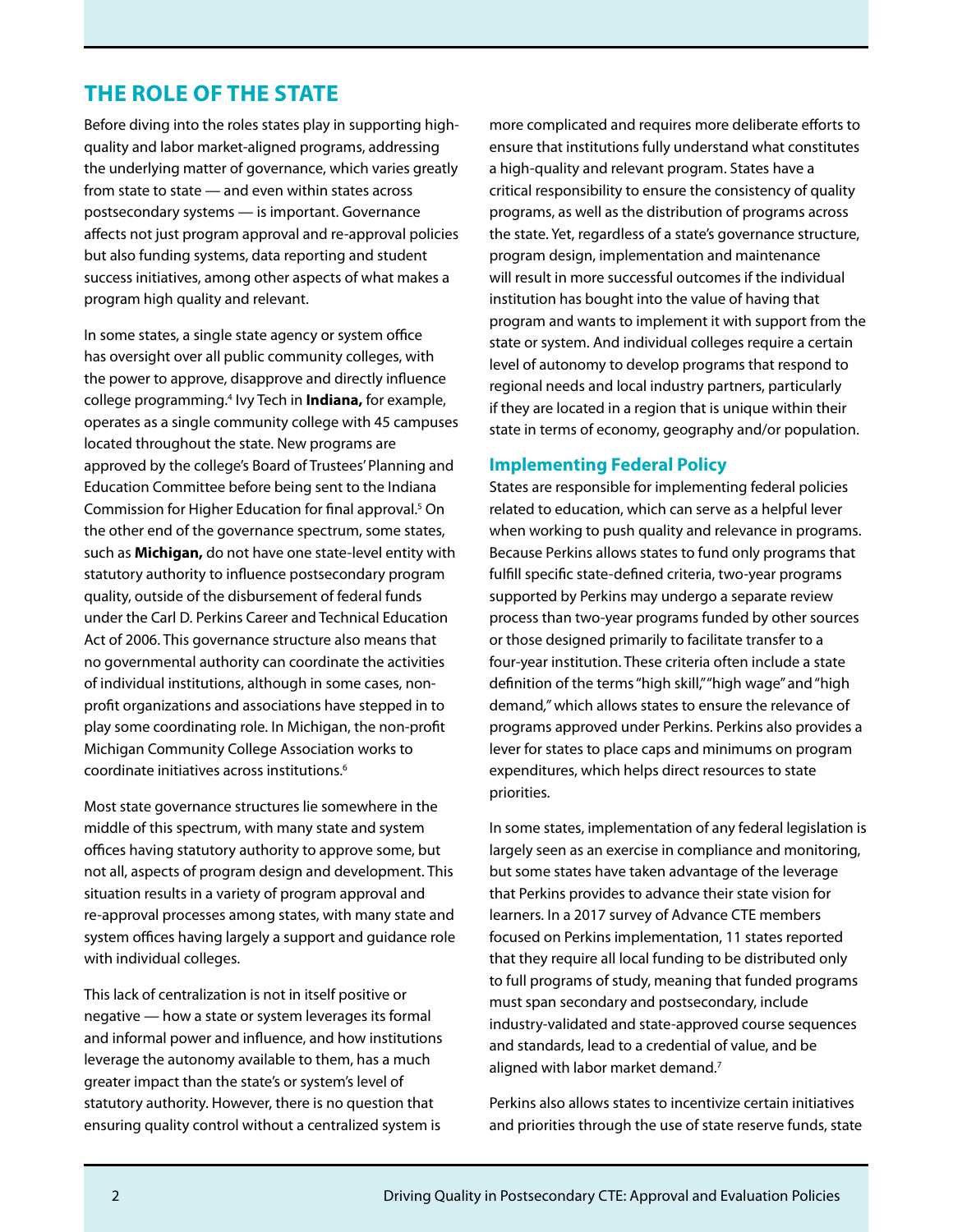leadership dollars, and the provision of local incentive grants. Through these levers, states may advance their vision for CTE as well as build momentum, support local adoption of policy priorities, and encourage attention and focus on vexing challenges such as rural education and non-traditional occupations. States may also promote innovation, fund pilots, scale strategies or even reward success.

Perkins is not the only federal legislation that states can use to support high-quality and relevant postsecondary programs. The Higher Education Act and the Workforce Innovation and Opportunity Act also contain numerous opportunities for advancing high-quality programs.

#### **Requiring Labor Market Justification**

Another lever a number of states — and institutions are putting in place is requiring any publicly funded CTE program to justify its existence with labor market data that use current and projected growth for the industry to show that it is a high-wage, high-skill and/or highdemand field. In **Washington,** for example, the State Board for Community and Technical Colleges requires each college not just to demonstrate labor market demand for a particular new program but also to work with other institutions to ensure that the demand is not already being met by another institution. Additionally, if a new program up for approval has placement in an industry or clinical setting as a program component, the program must submit letters of commitment from employers confirming they will provide these work-based learning opportunities.<sup>8</sup> This up-front commitment helps to ensure that learners do not enroll in a program that cannot obtain sometimes hard-to-find site placements. Washington also provides its community colleges with annual labor market data and employment outcomes reports so that each college can examine all of its programs for labor market relevance and make adjustments as needed.

States and systems must review labor market justifications for programs not just at the point of initial approval but also at regular intervals throughout the life of the program. If the data no longer support having a program in a particular field, state and system leaders should work with colleges to develop a plan for transforming or phasing out that program. In **North Carolina,** funding decisions are made based in part on labor market demand, using a tiered funding model. The state uses four

tiers of funding, with each tier receiving about 15 percent more funding per student than the tier below it. The top tier includes credit-bearing courses that train workers for employment in high-demand, high-wage industries, while the lower tiers include credit and non-credit courses that do not lead to industry certifications. This funding change not only helped the state prioritize the use of limited resources, but it also helped change institution behaviors. In the first five years of implementation, enrollment in courses in the first funding tier, meaning the courses in the highest demand industries, increased from 29 percent of students to 41 percent.<sup>9</sup>

#### **Providing Guidance and Support for Colleges**

While states and systems may play a larger role in program design and initial approval, many colleges, particularly in more decentralized systems, have the authority to review and update existing programs based on industry changes and program outcomes. The support of the state is crucial to ensuring that this process happens consistently and with fidelity in all colleges. This support often comes in the form of detailed program approval and review manuals, which provide guidance on appropriate criteria and benchmarks and how to gather the appropriate data. These manuals are often developed in coordination with college administrators and faculty, as well as industry advisory groups, where appropriate. The manuals can provide important details and clarifications about state and federal laws and regulations and point colleges to further resources.

In 2018, Advance CTE, through a generous grant from the Joyce Foundation, began working with the **Colorado** Community College System and the **Illinois** Community College Board to examine and improve program quality at the postsecondary level. Both states used Advance CTE's Policy Benchmark Tool on CTE Program of Study Approval to examine program approval and evaluation at the state level. They also identified specific colleges that will use the tool to assess the quality of their programs and determine areas of strength and opportunities for improvement. Going forward, both states will make changes to their policies and processes to better ensure that all postsecondary CTE programs are high quality and relevant.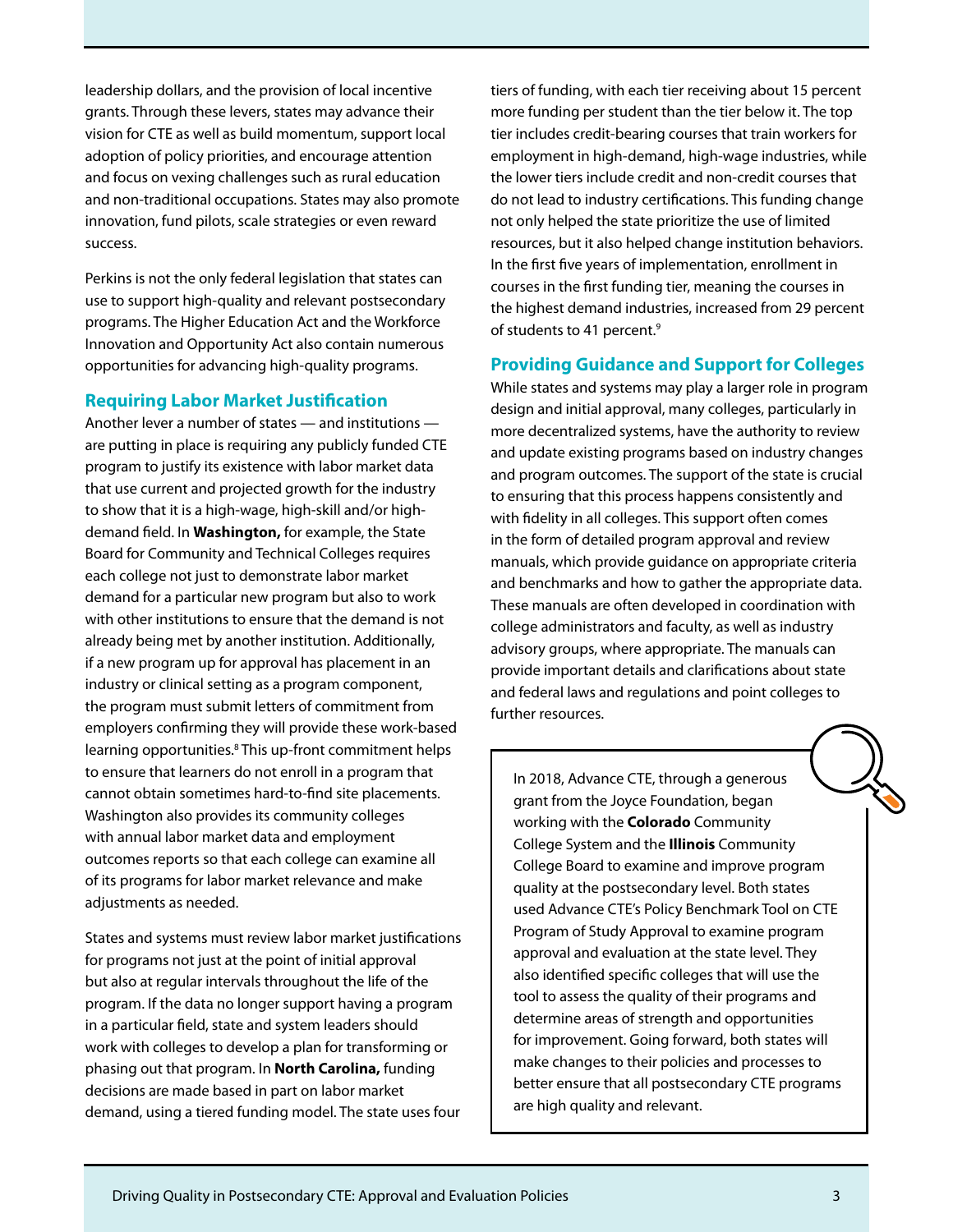However, these manuals are only an element of the support needed and are ultimately useful only if they are well designed and college administrators have bought into the process of using them with fidelity. They must be clear in their guidance and easy to follow, and importantly, they must push institutions to hold themselves to high standards for quality and relevance. States and systems

also try to offer virtual and in-person technical assistance and trainings for colleges, though capacity can limit the availability of these options. Additionally, the governance structure for each state influences how obligated colleges may feel to take the guidance offered by the state or system.

### **THE ROLE OF ACCREDITORS**

For a postsecondary institution to award degrees and certificates, it must undergo an accreditation process. Each degree-granting institution belongs to one of seven non-profit regional accrediting bodies, which review and approve new institutions as well as new programs offered at those institutions. Accreditation agencies also regularly review institutions on a variety of criteria, including the quality of individual programs. Additionally, many CTE programs require approval from occupation-specific accreditors, often run through professional industry associations. For example, nursing programs must be accredited by the American Nurses Credentialing Center, a part of the American Nurses Association.<sup>10</sup> Both regional and occupation-specific accreditors review a variety of criteria when they consider approving programs, though they are not necessarily the same criteria or benchmarks that state and system offices may use. Additionally, approval processes at the state and accreditor levels may not always happen on the same schedule, which could

add time to the process of getting new programs up and running.

While accreditors may present additional burdens and delays on the creation of new programs, several states have reported that they are often a helpful partner in maintaining quality assurance for programs. Accreditors are able to provide extra capacity for program review and the benefit of perspective from multiple states, regions, and approaches to program design and implementation. Additionally, occupation-specific accreditors are able to provide unique perspectives on their individual industries.

#### **Non-Credit Programs**

Even when accreditors and states work as swiftly as possible to approve new programs, the process inevitably takes months or even years to conduct. The delay caused by the multiple layers of approval can hinder colleges' attempts to swiftly respond to industry partner needs,



#### Figure 1. Image from https://www.franklinvirtualschools.com/images/Map-regions-Accreditation-1.jpg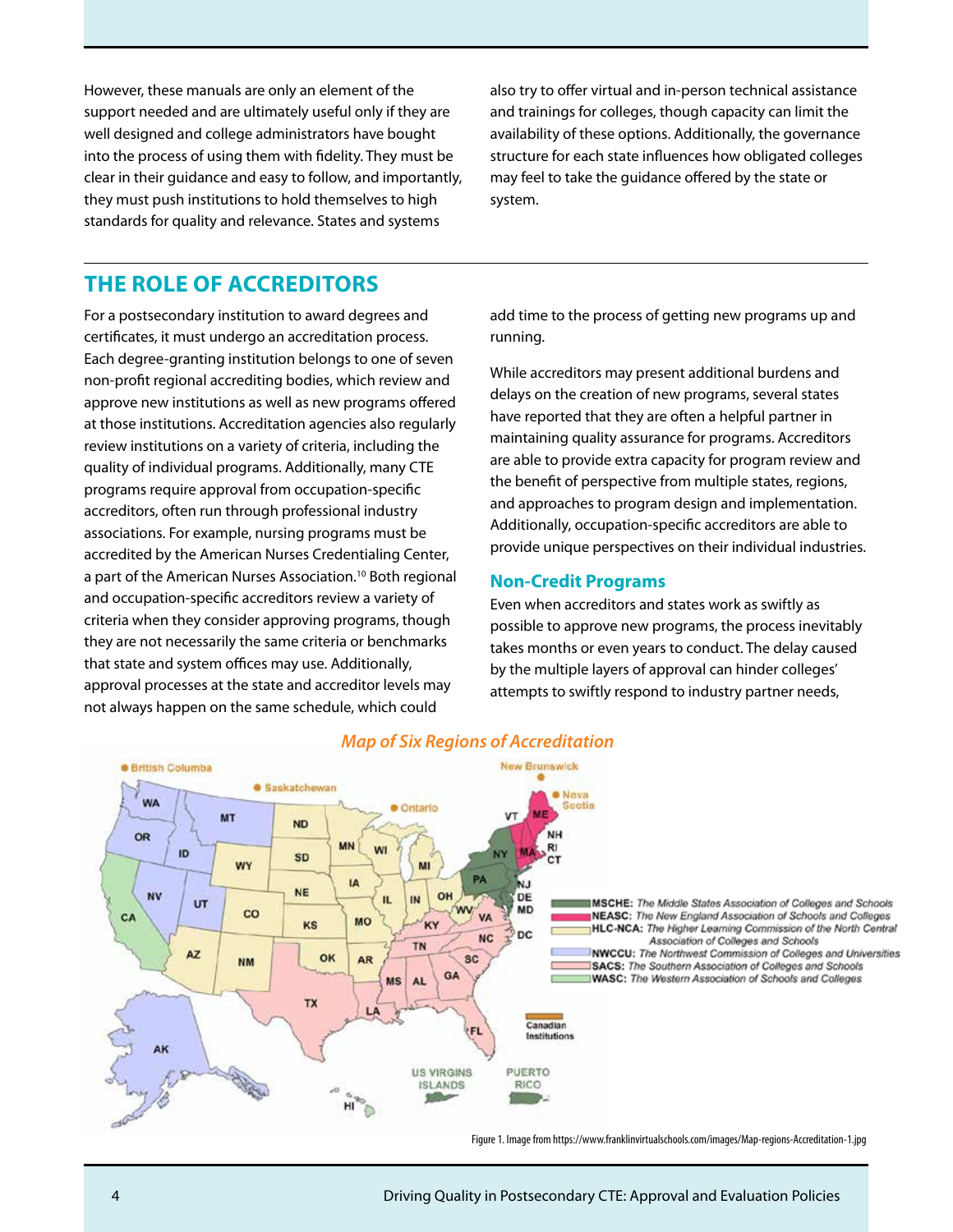## **The Role of the Institution**

While this report focuses on the vital role that states can and should play in postsecondary CTE quality, the role of individual institutions and their faculty cannot be overlooked. Often, policies and processes related to program review happen at the institutional level, rather than at the state level. This situation occurs in both centralized and decentralized systems. Additionally, the decision to first offer a new program is made at the institutional level. Programs naturally evolve and change over time and should keep up with industry changes as well. Consistent and intentional program reviews and updates can ensure that programs maintain their high level of quality and relevance. Meeting this goal requires consistent guidance from the state, as well as access to accurate and robust labor market information and data on learner outcomes by program.

#### *Faculty as Drivers of Quality*

Faculty are key players in institutional decisionmaking processes, particularly when it comes to their having primary responsibility around curriculum and standards. While trustees, states and/or accreditors may have the final power of program approval and re-approval, the process begins with the faculty who create and implement new programs. The faculty generally exercise this role through bodies such as academic or faculty senates and/or through curriculum committees that may or may not be part of such bodies.

particularly in fields in which the technology is advancing rapidly. Meeting these needs has led to an increase in the development of workforce programs that do not provide credit or lead to degrees. These programs are typically housed within Continuing Education divisions at community colleges and operate outside the accreditation process. In fall 2015, 41 percent of headcount enrollment in community colleges was in non-credit courses.<sup>11</sup>

Non-credit programming includes several categories of courses and programs that serve different purposes: In general, students tend to be adult learners seeking to quickly upgrade their skills; prepare for a certification examination, such as a realtor's license; or pursue a personal interest, such as art. Colleges also offer noncredit courses in Adult Basic Education and English as a Second Language and to help prepare for the General Equivalency Diploma.

Workforce development courses tend to be clearly tied to occupations within specific industries, such as information technology, construction and the protective services.

Since these courses lack a lengthy approval process and can be launched quickly, they can be used to address urgent regional labor market needs. Some portion of the total programming, called contract or customized training, is developed for specific employers. Unfortunately, the research base on non-credit students and offerings is thin, and there is no national record-keeping, so the impact is unknown. The courses tend to be of lower cost than for-credit courses, but they are not eligible for financial aid. They are also not transferable to other institutions, although at least one institution allows students who have completed non-credit courses to request to apply their non-credit work toward similar for-credit courses.<sup>12</sup> While some promote the role of non-credit as an entry point for working adults to for-credit programs, a study of nine community colleges in one state found that the vast majority of students enrolled in non-credit courses do not transition to or persist in any for-credit courses or programs.13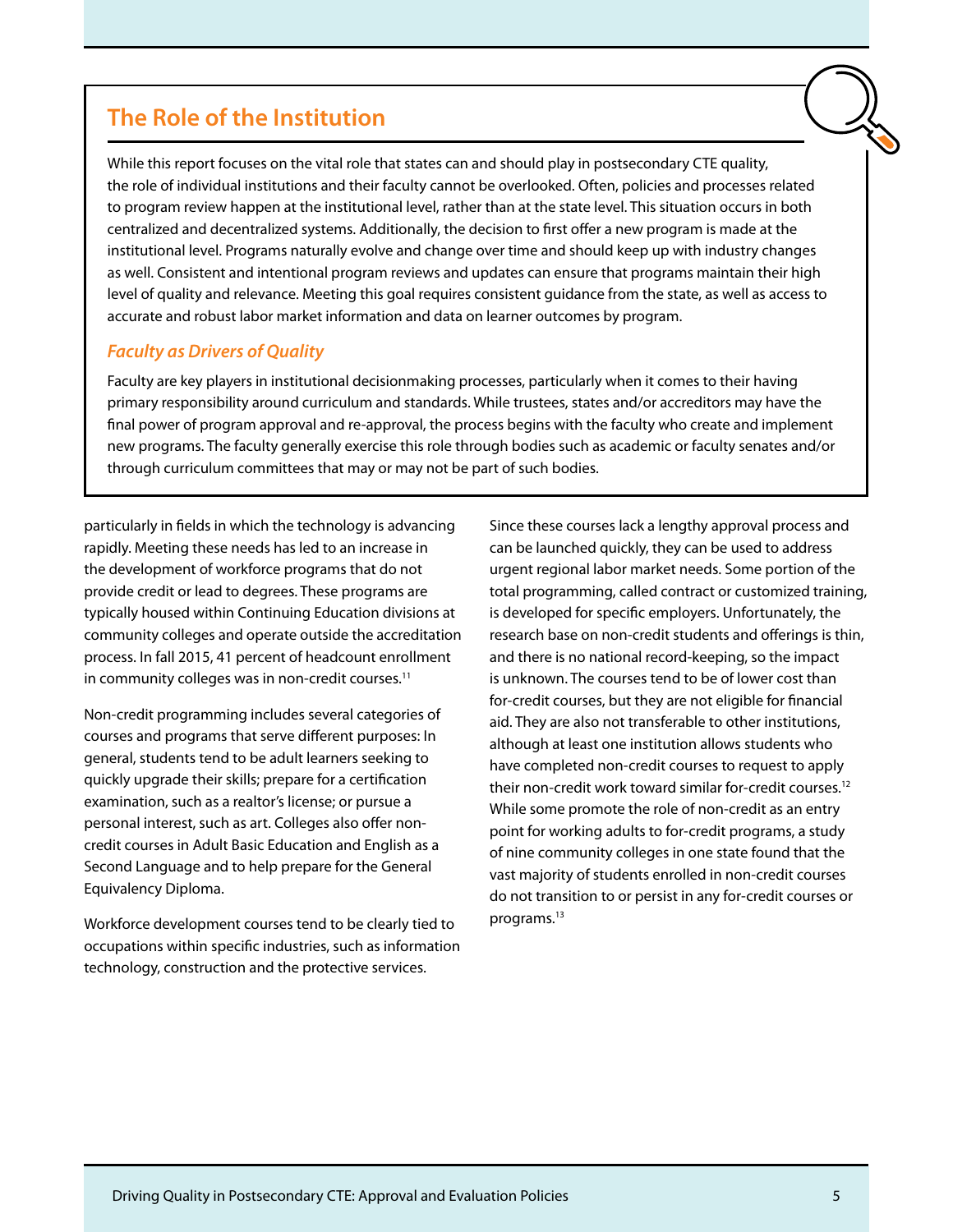### **EXPLORING STATE APPROACHES**

#### **Wisconsin**

The Board of the Wisconsin Technical College System (WTCS) has statutory authority for the "initiation, development, maintenance and supervision of programs with specific occupational orientation below the baccalaureate level."14 Using this authority, the system operates a two-phase approval process for all technical college programs.

When a college wants to launch a new program, it must start by obtaining "concept approval" from the system. This process begins with the college demonstrating local need for this new program, which it does through a few different mechanisms. First, the college must submit to the system an analysis of labor market data from a state-approved source that shows the need for this new program in the state. The college must also engage with other colleges that offer similar programs and gather information on the outcomes of those existing programs, recruitment or retention challenges, expenses, and any barriers posed by accreditation or other regulations. This step is when the college must obtain local board approval. During these conversations, the college works with system staff to develop a tentative program title and description, including course codes and completion requirements. This first phase is also when the college begins to assemble its industry advisory committee and gain commitments for industry support. Employers are involved in the process from the beginning, and advisory committees are required to meet at least three times a year throughout the lifetime of the program to provide input on program structure and curriculum.

Once these steps have been completed, the college will submit relevant materials to the system office for a review. System staff may follow up with the college to ask for clarification or more information before the application is submitted to the State Board for review. Once materials are submitted to the WTCS office, this first phase of program approval may take about one and a half to two months.

#### *Concept Approval Timeline*

| Submit concept review<br>to system office | <b>State Board</b><br>concept review |                           |  |
|-------------------------------------------|--------------------------------------|---------------------------|--|
| District begins<br>the process            | System office<br>staff review        | <b>Board</b><br>book sent |  |
| Date determined locally                   | $45$ days $+$                        | 1 week                    |  |
| LOCAL BOARD APPROVAL                      |                                      |                           |  |

Once the State Board approves the concept, the college submits the program for approval. In this phase, the college takes about one month to decide on the curriculum for the program, explore the potential for integration into other career pathways, and answer any questions raised by the State Board during concept approval. Once again, materials are submitted to WTCS staff, who take around 45 days to review the materials; ask for clarification and more information; and decide to submit to the State Board, which can then ask further questions, suggest modifications, and potentially approve the program for implementation.

#### *Program Approval Timeline*



While colleges can take more time to conduct more thorough revisions to program structure and curriculum, WTCS sets a stop date for program consideration to ensure that programs are developed in a timely manner. In 2017, WTCS approved 27 new associate degree programs, 28 technical diploma programs, and one new apprenticeship program, distributed across all of the Career Clusters®. Notably, WTCS also suspended 27 other programs in 2017 based on program outcomes and/or labor market justification. A suspension, generally requested by college staff, lasts between one and three years and provides the college with time to either close the program or modify its scope and/or content to increase relevance and quality, at which point it can be reactivated. Students who are currently enrolled in programs that have been suspended are counseled on their options for enrolling in another program at the college or finding other ways to complete the program using the credits they have already earned.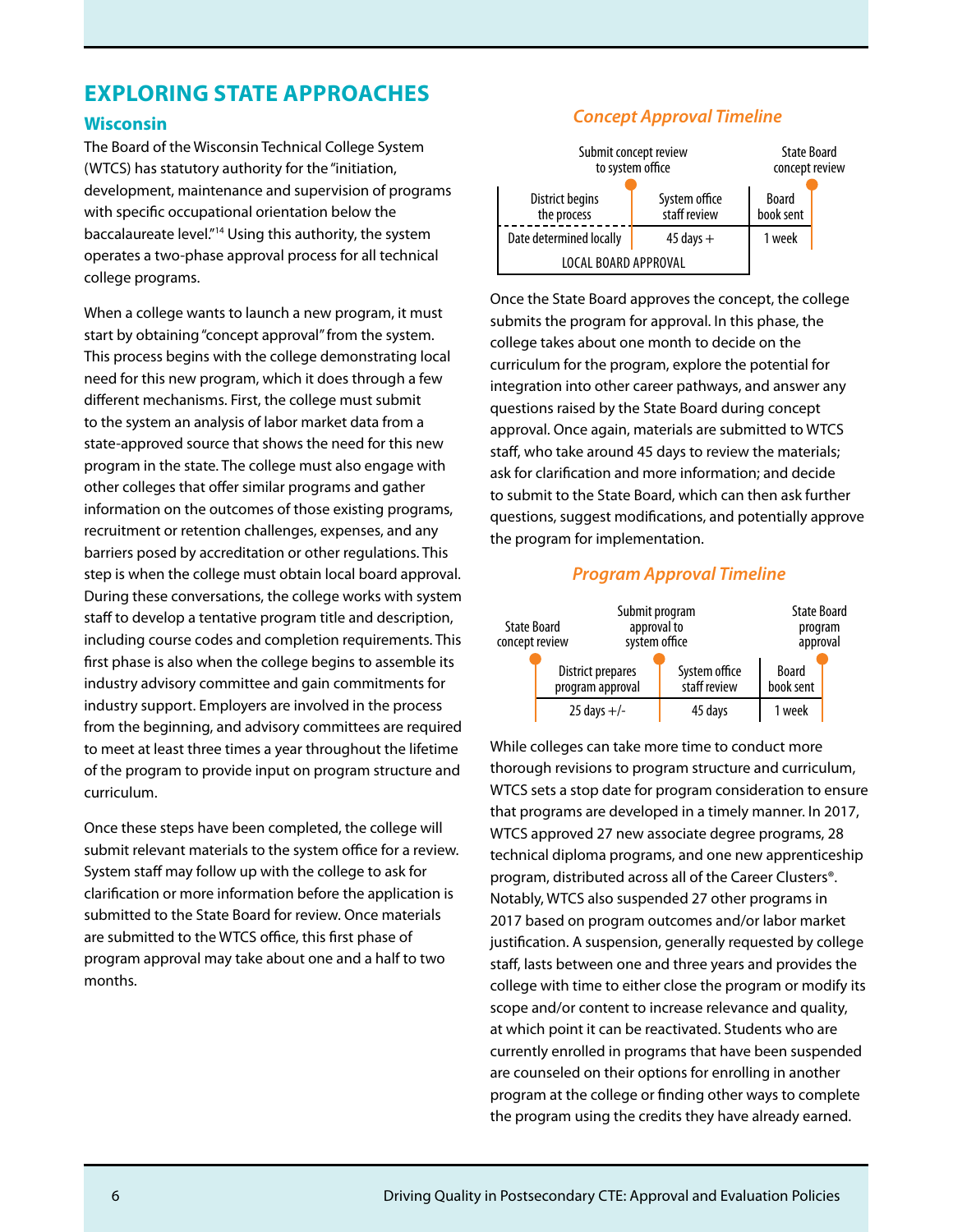For a program to be discontinued, it must have been suspended for one year and have no learners currently enrolled. All program suspensions and discontinuances are reviewed and approved by the WTCS Board. Additionally, if local administrators modify more than 20 percent of an existing program during a single academic year, including adding and deleting courses, changing course numbers or changing credit hours, the WTCS education director is required to review the changes and approve them to ensure that the changes maintain the quality and relevance of the program.

#### **California**

The California Community Colleges system is the largest system of higher education in the nation, with 114 colleges serving 2.1 million students.15 The system's Board of Governors has statutory authority to approve all new instructional programs in community colleges. Until recently, the system's Chancellor's Office approved all new community college programs and all new courses, as well as substantial changes to any existing programs and courses. Because of the size of the system and limited capacity within the Chancellor's Office, this level of centralization created bottlenecks for colleges attempting to develop new courses and programs, which hindered the system's ability to respond and adapt to labor market needs.

To streamline these processes and avoid adding undue burden on and delays for the colleges, in 2004 the Chancellor's Office developed what is now called the California Community Colleges Curriculum Committee (CCCCC) to coordinate efforts between local and statewide curriculum processes. CCCCC members include faculty, academic affairs administrators, curriculum deans and the Statewide Academic Senate, and they work closely with the Chancellor's Office to provide support and guidance to colleges in the development of new courses and programs. Recently, the Chancellor's Office and CCCCC began a multi-year process to transition some approval authorities to each college, but in a way that ensures that colleges still receive the appropriate supports from the system and still have to meet accountability requirements.

The process started with the development of a thorough and robust Program and Course Approval Handbook, which outlines the criteria for developing high-quality courses and programs.16 Individual colleges have recently been able to use this manual to approve new courses

through their chief information officers and college boards of governors, who determine whether the courses meet the appropriate standards and curriculum requirements. The Chancellor's Office provides support and technical assistance as requested, in addition to offering yearly curriculum institutes and trainings on use of the Approval Handbook. CCCCC is in the process of developing a method for evaluating these courses over time.

*California Program and Course Approval Handbook* 

### **DISCUSSION POINTS FOR LABOR MARKET ANALYSIS**

#### **NET JOB MARKET**

- Given the number of enrollments that are projected for the program and that are necessary to support the program, are there enough openings locally to permit placement of the expected number of graduates?
- Has the job market been declining slowly? Holding steady? Growing slowly? Growing rapidly? Recently emerging?

#### **EARNING POTENTIAL**

- What is the average initial salary?
- What is the average percentage of salary increase in two years? Five years?

#### **PROGRAM CREDIBILITY/CAREER POTENTIAL**

- If advanced degrees are typically needed for career advancement, will the courses required for this program count toward completion of the requirements for those degrees?
- Will this preparation permit students to remain current in their field? Does the program teach basic principles and theory, as well as application? Is it current and of sufficient rigor? Does it allow for later shifts in career?
- Does this preparation meet the needs of those already employed for upward mobility, entrepreneurship or a career upgrade?
- Does the program prepare students to work in an ethnically diverse workforce and in an ethnically diverse, global market?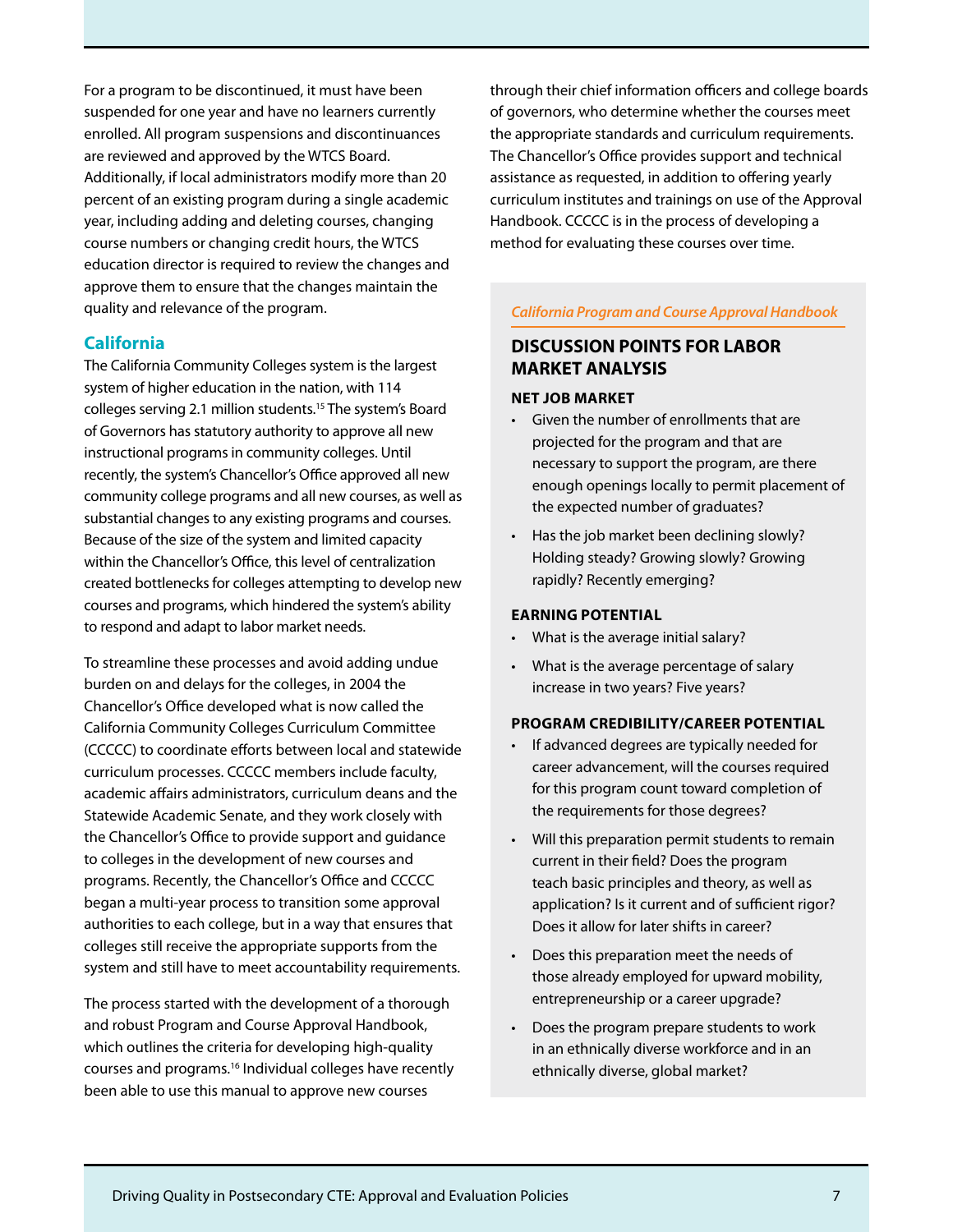While *course* approval has been delegated to individual colleges, *program* approval for all community college programs, including Perkins-funded programs, associate degrees for transfer and non-credit programs, still falls to the Chancellor's Office. Colleges that want to develop new programs still use the Approval Handbook to guide program development, starting with a regional analysis of labor market demand for the new program. The Approval Handbook offers guidance on different sources and types of data to collect, research questions on earning and career potential, and specifics related to small businesses and emerging occupations that may not yet have specific data to back up their relevance. The college would then work to develop the program structure and course outlines.

The Chancellor's Office uses five main criteria to approve new programs, with detailed descriptions of these criteria found in the Approval Handbook:

**Appropriateness to mission:** The stated goals and objectives of the proposed program must be consistent with the mission of the community. For courses or programs to be mission appropriate, they must provide instruction in a body of content or skills whose mastery forms the basis of student achievement and learning.

**Regional need:** The proposal must demonstrate a need for a program or course in the region and must not cause harmful competition with an existing program at another college.

**Curriculum standards:** All credit and non-credit curricula must be approved by the college curriculum committee and district governing board, as well as CTE Regional Consortia and accrediting agencies, as appropriate.

**Adequate resources:** The college must demonstrate that it has the resources to realistically maintain the program or course at the level of quality described in the proposal. These resources include funding for faculty compensation, facilities and equipment, and library or learning resources. Additionally, the college must demonstrate that faculty are available to sustain the proposed required course(s) and to facilitate student success.

**Compliance:** The design of the program or the course may not conflict with any state or federal laws, statutes or regulations.17

While changes are still underway for how the Chancellor's Office and colleges create and review courses and programs, these changes are happening with deliberation and coordination from numerous stakeholders and partners within the colleges and in broader regional communities.

#### **Florida**

The Florida State Board of Education (SBOE) provides general oversight for the development of curriculum frameworks for CTE programs at the secondary, postsecondary clock-hour and postsecondary collegecredit levels through the rule-making process. The curriculum frameworks for secondary and postsecondary clock-hour programs designate the specific courses required. At the college-credit level, the frameworks designate required standards containing benchmarks for knowledge and skills that should be provided by a program and are submitted to the SBOE for review. From there, Florida College System (FCS) institutions must develop courses designed around the standards and benchmarks.

While the courses can vary across the system, they must all be able to demonstrate how they deliver the standards and benchmarks and meet other framework requirements. The state is able to achieve this delegation because it is one of 15 states and territories to have postsecondary-level statewide CTE standards. Florida delivers CTE programs and courses through three different systems — secondary, postsecondary/adult vocational and postsecondary degree/certificate programs. The state maintains a separate set of industry-driven CTE standards (i.e., curriculum frameworks) for each of its delivery systems; however, the three sets of CTE standards are developed concurrently by the same committee of business/industry, secondary and postsecondary representatives.18

Once a program framework has been approved by the SBOE, other FCS institutions may apply the framework and are not required to undergo an approval process. Most FCS institutions start programs by using an existing framework, allowing them to start their program more quickly and avoid a lengthy approval process. Per state statute, the Department of Education is responsible for conducting program reviews every three years to ensure that the programs are providing high-quality and relevant content and are producing good outcomes for learners.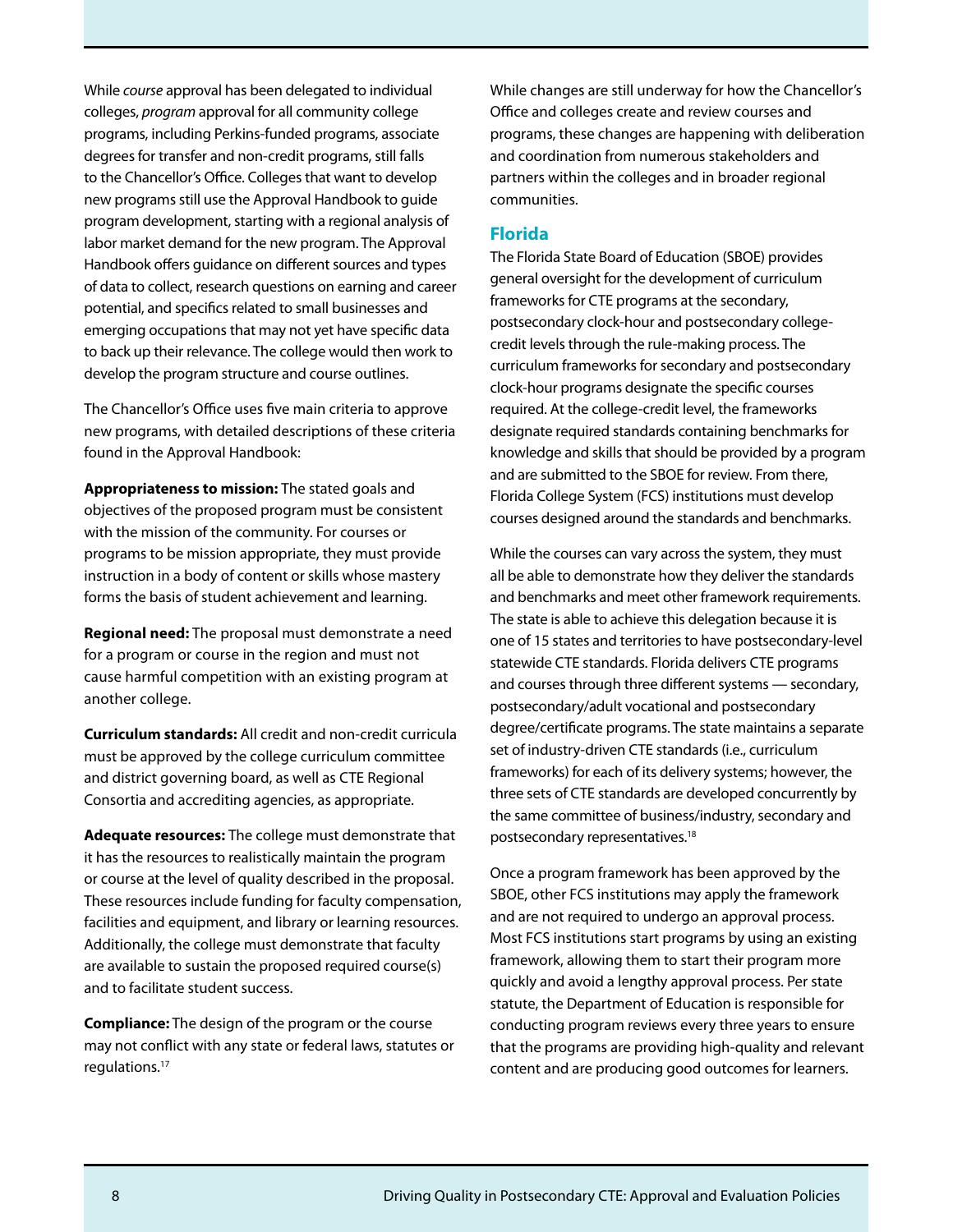The SBOE also works with and encourages the 28 FCS institutions and the state's 49 school district career centers to develop articulation and transfer agreements to provide seamless transitions for Florida learners. FCS institutions and school district career centers create articulation agreements that allow clock-hour credit programs to be articulated into relevant college credits. Many FCS institutions have agreements with their local school district career centers to allow learners to build on skills gained at the career centers and use the credit earned toward an associate degree. FCS institutions also have articulation agreements with four-year colleges

and universities so that a learner could start his or her education at a school district career center, transfer to an FCS institution, and then transfer to a four-year college or university, all on a clearly articulated path. Similarly, community colleges have articulation agreements with four-year colleges so that a learner could start his or her education at a postsecondary career center, transfer to a community college, and then transfer to a four-year college, all on a clearly articulated path. All postsecondary institutions also share common course codes, which allows the process to be even more straightforward for both learners and institutions.

### **Revising Program Approval Processes in Oregon**

Oregon's Higher Education Coordinating Commission (HECC) has authority for approval of new CTE programs at all of Oregon's 17 community colleges. HECC's Office of Community Colleges and Workforce Development staff work individually with community colleges on the standards and processes for program approval, and proposed programs are then considered by the Commission at regularly scheduled public meetings. Guidance and support are also provided through a detailed online handbook, which explains the requirements for different types of degree programs.19 Though the process is fairly centralized and examines data such as labor market justification in a lot of detail, HECC recently partnered with the Oregon Department of Education, individual community colleges and regional K-12 coordinators to undertake a thorough review of the state's full CTE program approval and review system.

The cross-sector Policy Review Team used the Policy Benchmark Tool on CTE Program of Study Approval developed by Advance CTE to guide its review.20 The Policy Benchmark Tool was developed with input from numerous state and national CTE leaders from both secondary and postsecondary and consists of a rubric that uses six core elements of program quality to help state leaders assess how well current policy is ensuring that each learner has access to high-quality CTE programs:

- 1. Rigorous course standards and progressive, sequenced courses;
- 2. Secondary and postsecondary alignment and early postsecondary offerings;
- 3. Industry involvement;
- 4. Labor market demand;
- 5. High-quality instruction; and
- 6. Experiential learning.

This process prompted important discussions between secondary and postsecondary leaders about alignment between the two systems, as well as how to ensure that partnerships between secondary, postsecondary and industry are truly meaningful and beneficial to those involved, rather than a compliance exercise. Going forward, the agencies are working to implement an action plan to update policies and processes based on the findings from their self-assessment.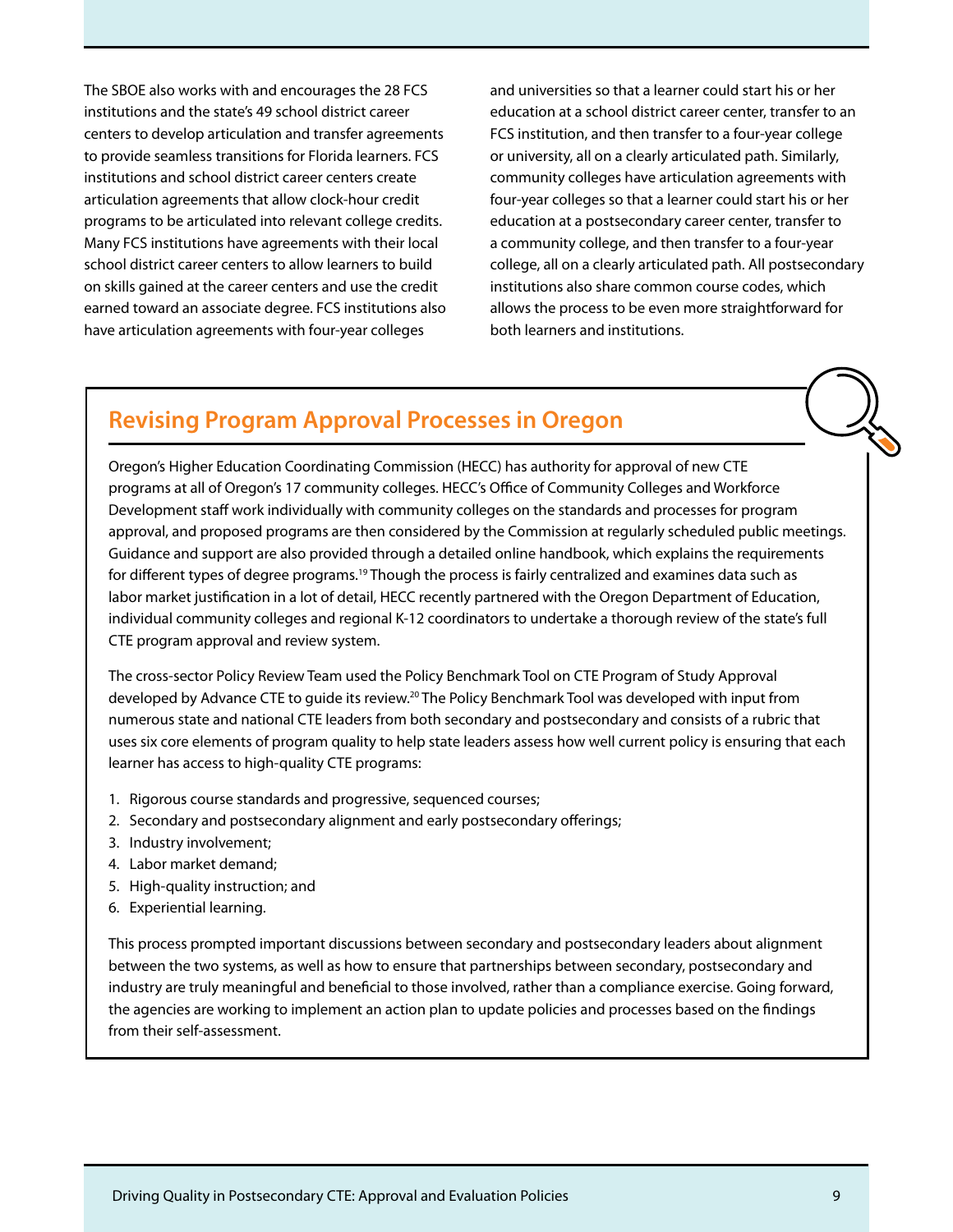### **ENSURING QUALITY IN MULTIPLE CONTEXTS**

While the systems described in Wisconsin, California, Florida and Oregon operate in different governance contexts, and each state works with a different regional accreditor, they all share a focus on ensuring that highquality and relevant programs are approved at the postsecondary level. Each state relies heavily on labor market information to inform relevance, as well as on key stakeholders, including faculty, administration and industry partners, to monitor and maintain quality program elements. Leaders in California realized that such a large system of community colleges could not function well if every decision on program quality had to go through one system office, so they designed a process in which institutions have certain flexibilities but in a way that allows the Chancellor's Office to still maintain an emphasis on quality and relevance.

Likewise in Florida, the state set up a system in which institutions do not have to design every program from scratch but can design and implement programs based on pre-existing high-quality frameworks. In Wisconsin,

the state works closely with institutions and local districts to build and update programs as they go through the approval process and works with those same college staff to suspend and discontinue programs when appropriate. In each case, the state found a way to work within its context to promote quality programs and, by working as a partner with institutions, to provide learners with the best experience possible.

Whether a state postsecondary system is set up in a way that allows for centralized governance, decentralized indirect support or something in between, each system has levers it can use to ensure program quality and labor market relevance. Systems should support colleges in their program development through handbooks and virtual and in-person technical assistance, as well as provide other tools and supports. A culture of continuous improvement is crucial both for the system, as it examines policies and processes and adapts to new situations, and for colleges and programs, as they regularly review program quality and relevance and take steps to ensure both.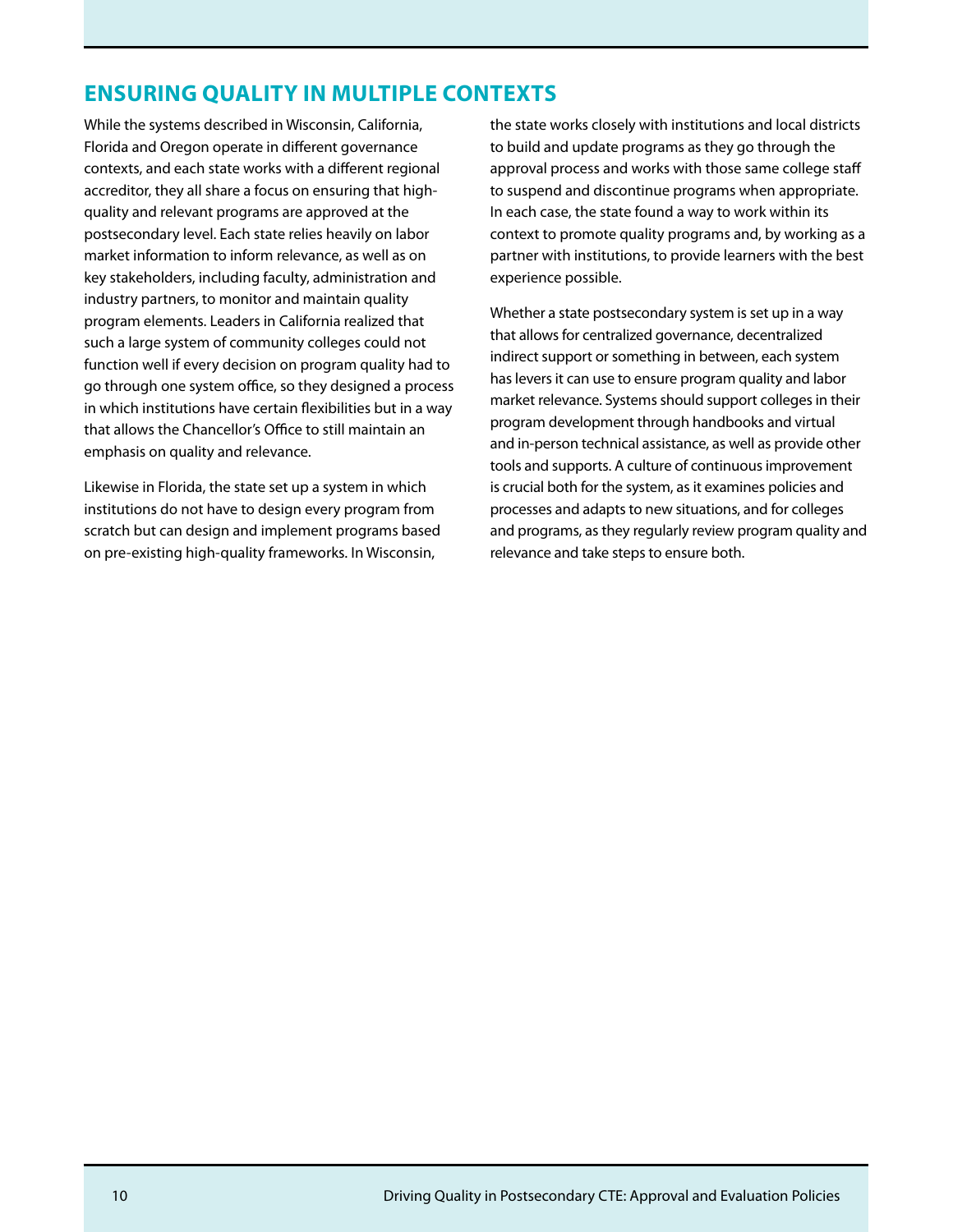### **ACKNOWLEDGMENTS**

Advance CTE would like to thank the following individuals for contributing to this research: Amy Albee-Levine, Director of Academic & Workforce Programs, and Carrie Henderson, Executive Vice Chancellor, Florida Department of Education Division of Florida Colleges; Kathy Goebel, Policy Associate, Workforce Education, Washington State Board for Community and Technical Colleges; Laura Hope, Executive Vice Chancellor for Educational Services,

California Community Colleges Chancellor's Office; Katherine Hughes, independent consultant; Tamar Jacoby, President and CEO, Opportunity America; Donna Lewelling, Deputy Director, Office of CCWD, Oregon Higher Education Coordinating Commission; Colleen McCabe, Provost and Vice President, Wisconsin Technical College System; and Josh Wyner, Vice President, The Aspen Institute.

The Joyce Foundation This resource was developed through a grant from the Joyce Foundation.